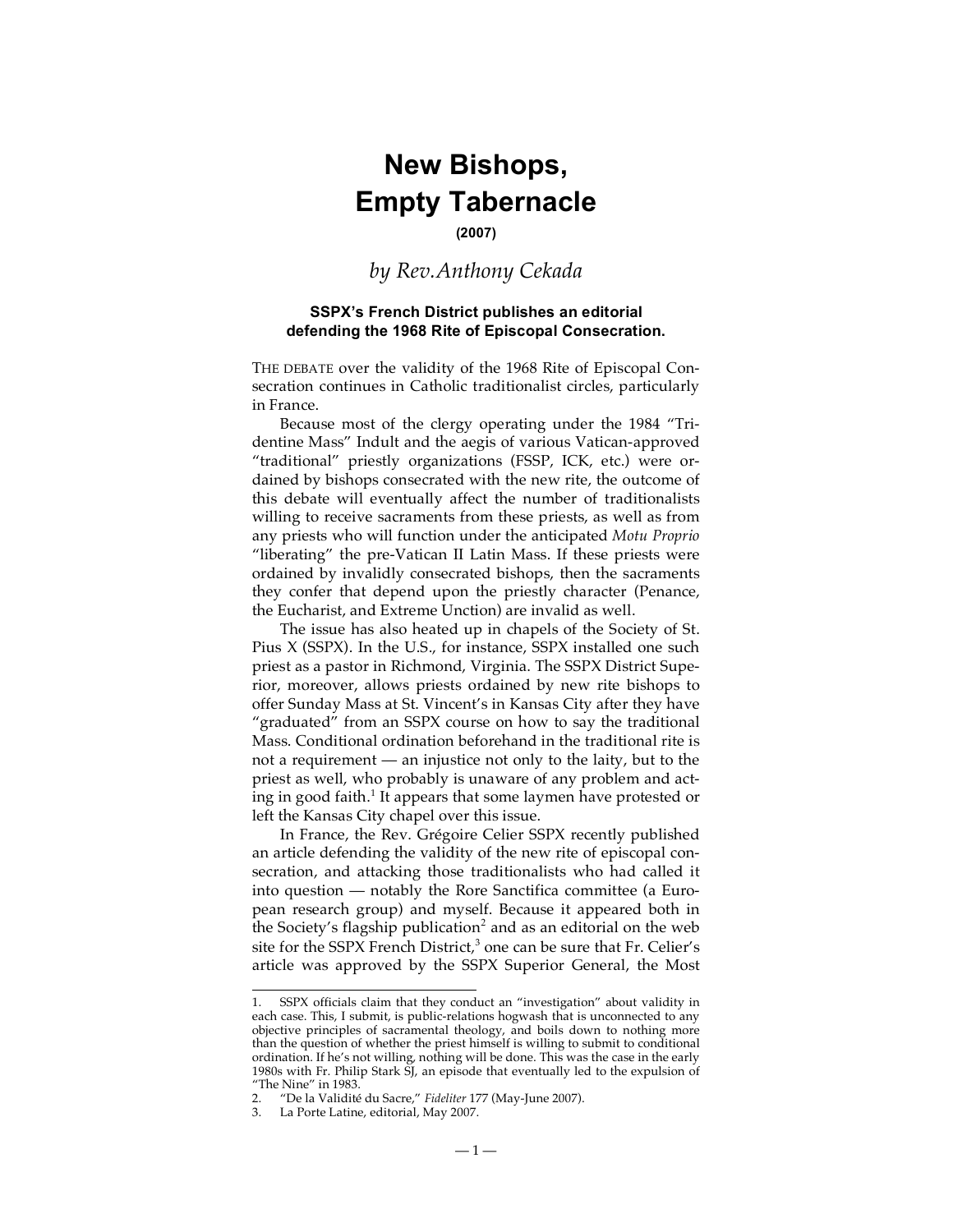Rev. Bernard Fellay, and that it therefore expresses what is now the official SSPX party line on the new rite.

I presented my own case against the validity of the new rite in two articles, "Absolutely Null and Utterly Void" (March 2006) and "Still Null and Still Void" (January 2007), a reply to objections subsequently made to the first article. Both are available on www.traditionalmass.org.

The dispute hinges on the **essential sacramental form** for the episcopacy — the one sentence in the rite that contains what is necessary and sufficient to consecrate a true bishop. Put very simply, my argument was this:

• In his Apostolic Constitution *Sacramentum Ordinis*, Pius XII taught that a form for conferring Holy Orders must univocally (unambiguously) signify the sacramental effects: the **power of the Order** received (deacon, priest or bishop) and the **grace of the Holy Ghost**.

• In 1968 the post-Vatican II reformers completely changed the essential sacramental form for episcopal consecration. In the process, they removed one of these essential ideas: the power of Holy Orders (*potestas Ordinis*) that a bishop receives.

• According to the general principles of Catholic sacramental theology, if a sacramental form is changed in such a way as to remove an essential idea, the form becomes invalid.

• The new form, I therefore concluded, is invalid. Consequently, those consecrated with this rite are not true bishops.

A key point of dispute in the debate concerned the meaning in the new form of the Latin phrase *Spiritus principalis* — rendered into English as "governing Spirit" and into French as "l'Esprit qui fait les chefs."

Those who defended the validity of the new rite maintained that this expression unambiguously signified the episcopacy. I demonstrated that it did not — I unearthed at least a *dozen* different meanings for it  $-$  and that in the new form itself, the expression means nothing more than the Holy Ghost, merely *one* of the required elements for a valid sacramental form for Holy Orders.

In my articles I had presented all this in a systematic fashion and cited various treatises to support each point of my argument.

In his editorial, however, Fr. Celier did not respond with a systematic theological argument of his own. Rather, he launched a personal attack against the members of Rore Sanctifica and myself<sup>4</sup> — and then recycled the objections of a modernist Benedictine that I had already answered.

Since Fr. Celier's editorial will be translated and widely circulated, I will answer these objections once again. I will conclude by pointing out how the use of these arguments by Fr. Celier and others indicates a larger problem within SSPX.

**1. Eastern Rite?** Fr. Celier states that the essential sacramental form prescribed by Paul VI "is nothing more than a re-use of a formula used for consecrating bishops in the Coptic and Syrian

 <sup>4.</sup> Fr. Cekada left SSPX "in <sup>a</sup> manner that was morally questionable."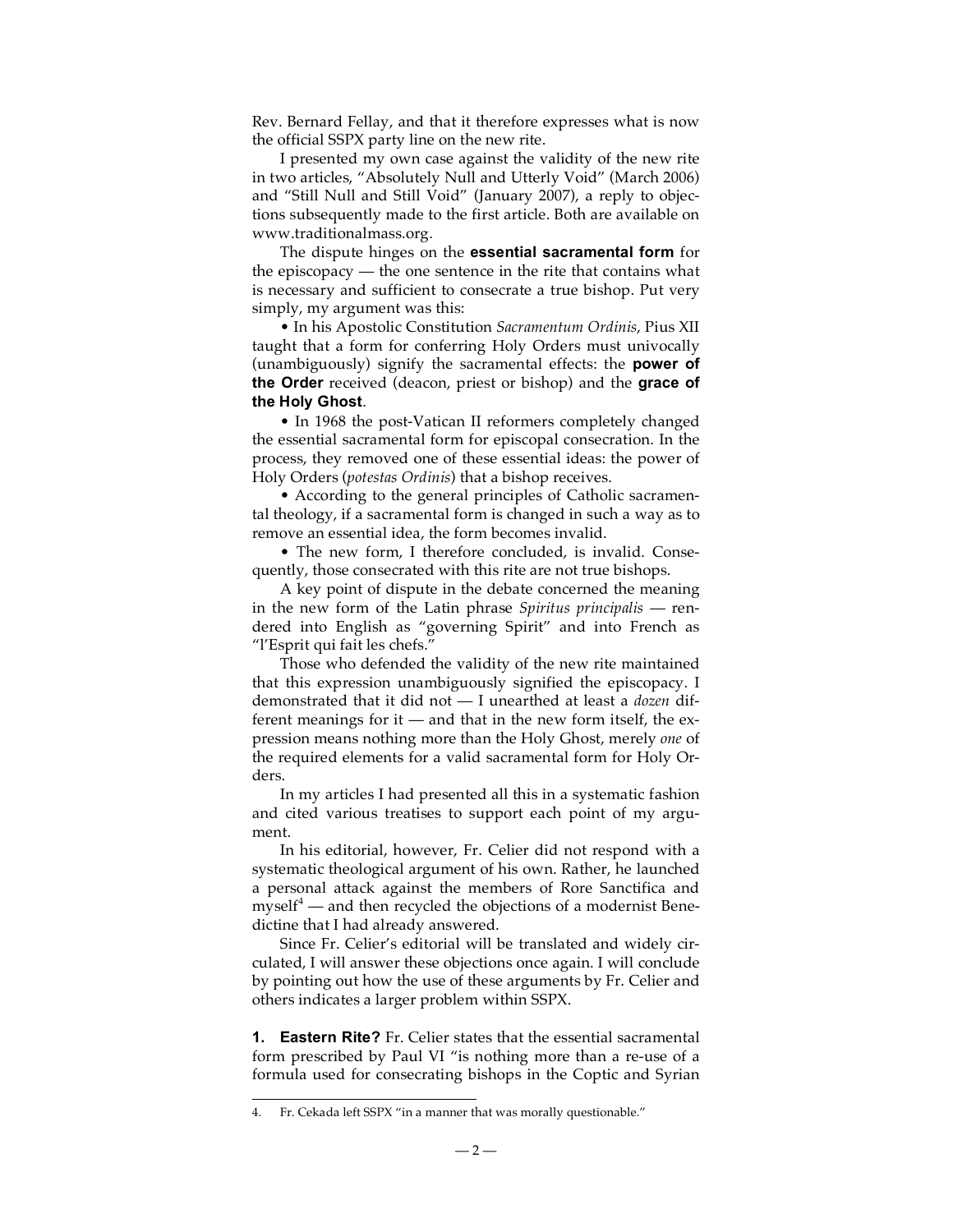Eastern Rite Catholic Churches… The new rite contains the substance of the two Coptic and Syrian rites."

Did Fr. Celier even bother to read my two articles? By comparing the texts mentioned, I have demonstrated *twice* that this is false.

The essential form promulgated by Paul VI: (a) is *not* a "reuse" of the form for episcopal consecration prescribed by the Coptic synod and approved by Leo XIII, and (b) appears in the Syrian rite as a *non-sacramental* prayer for the enthronement of a Patriarch, who has *already* been consecrated a bishop.

**2. "Ambiguous" Formulas in the Old Rite?** Fr. Celier argues by analogy as follows: If we apply to the pre-Vatican II form for priestly ordination the understanding of "univocal" that Fr. Cekada applies to the Paul VI form for episcopal consecration, we would have to conclude that the old form for priestly ordination was invalid, because it uses the term *presbyter*, which is derived from the Greek word for "elder" rather than "priest."

Again, did Fr. Celier read what I wrote? In my second article, I pointed out that this analogy fails for two reasons:

(a) The Greek etymology of the term *presebyter* in the old form is irrelevant. The old form is written in Christian ecclesiastical Latin, where the term *presbyter* signifies the second rank of the Christian priesthood.

(b) Fr. Hürth, one of the theologians who wrote *Sacramentum Ordinis* for Pius XII, pointed out that the form further specifies this by also explicitly mentioning "'the office of the *second* rank,' (as opposed to the office of the *first* rank, which is the episcopacy)." (*Periodica* 37 [1948], 26)

**3. Meaning Derived from Context?** Fr. Celier enunciates the following principle: "In reality, the words of the sacramental formula should be referred to a three-fold field of meaning. For it is erroneous to require that a text express a sense in a comprehensible way outside of any other context."

Here Fr. Celier takes up the nebulous double-talk of modernist sacramental theology, which dismisses pre-Vatican II teaching on essential sacramental forms as a theology of "magic words."

Like Fr. Celier, the modernists propose instead a "broader context" that effects a sacrament. In my days in a modernist seminary, many was the time I heard priests and fellow seminarians say that pronouncing the Words of Consecration at Mass was not important because "the whole Eucharistic Prayer was consecratory."

This is also the same theology that allowed Ratzinger and John Paul II to declare in 2001 that when the Nestorian schismatics use the Anaphora (Canon) of Addai and Marai for their Mass, it is valid, even though it does not contain the Words of Consecration — or even mention the Body and Blood of Christ.<sup>5</sup>

 <sup>5.</sup> See the Most Rev. Donald J. Sanborn, "O Sacrament Unholy," at www.traditionalmass.org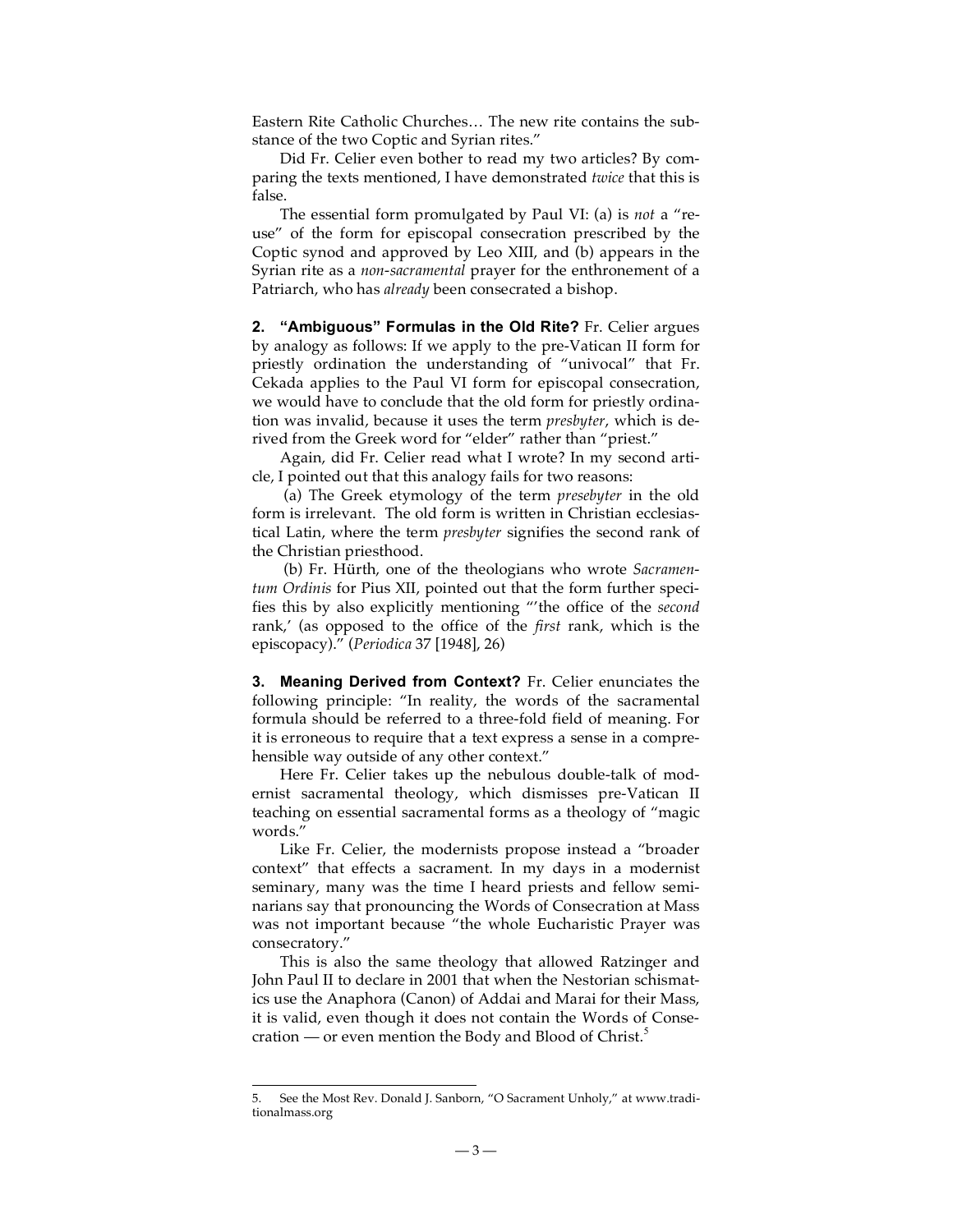But according to traditional Catholic sacramental theology, "context" cannot supply validity when an essential element is omitted from the sacramental form.

Thus for example, although the "context" of the traditional baptismal rite contains prayers that explicitly mention baptism, cleansing and the life of grace, this context cannot render the sacrament valid if the priest substantially changes or omits an essential word (e.g., "baptize," "I," "you," "Father," etc.) in the essential sacramental formula. The rite is invalid, period.

Nor would the "implicit" signification that Fr. Celier proposes for an essential sacramental form produce a valid baptism. If a priest says "I baptize you in the name of **God***,"* the baptism will *still* be invalid, even though the surrounding context "implies" the Father, the Son and the Holy Ghost.

**4. Associated with the Episcopal Office?** As regards the disputed phrase "governing Spirit," Fr. Celier maintains "The dictionaries for Patristic Greek and Latin thus associate *hegemonikon* and *principalis* with the episcopal office."

This is not even a half-truth. I demonstrated that in Greek and Latin the term has at least a *dozen* different meanings. Among them, we find one that connotes a bishop's *jurisdictional* power (power to rule) but none that connotes a bishop's *sacramental* power (*potestas Ordinis*). It is the latter that a valid sacramental form for conferring Holy Orders must unambiguously signify.

**5. Establish the Church = Sacramental Power?** On this point, Fr. Celier recycles an argument made by Fr. Pierre-Marie: "With reference as much to reality — to the tradition of Christian vocabulary  $-$  as to the context of the rite as a whole, this petition for an outpouring of the *Spiritus principalis* upon the ordinand the Spirit of Jesus Christ which He Himself transmitted to the Apostles to establish the Church in all places — perfectly signifies the meaning of the grace of the episcopacy. 6

More gobbledygook.

And again, did Fr. Celier read my article? I pointed out in "Still Null and Still Void" that such a claim is false for at least two reasons:

(a) The Apostles founded churches only because they enjoyed an extraordinary *jurisdiction* to do so. The theologian Dorsch says specifically that this power is *not* communicated to bishops: "not all those functions proper to the apostles are also proper to bishops — for example, to establish new churches."<sup>7</sup>

(b) To establish "churches" (dioceses, in modern terminology) is an exercise of the power of *jurisdiction*, not one of *orders*,

<sup>&</sup>quot;En référence, tant à la réalité, à la tradition du vocabulaire chrétien qu'au contexte de l'ensemble du rite, cette demande d'une effusion du *Spiritus principalis* sur l'ordinand, Esprit de Jésus-Christ qu'il a lui-même transmis aux Apôtres pour établir l'Église en tous les lieux, est parfaitement significative de la grâce épiscopale."

<sup>7.</sup> *De Ecclesia Christi* (Innsbrück: Rauch 1928), 290.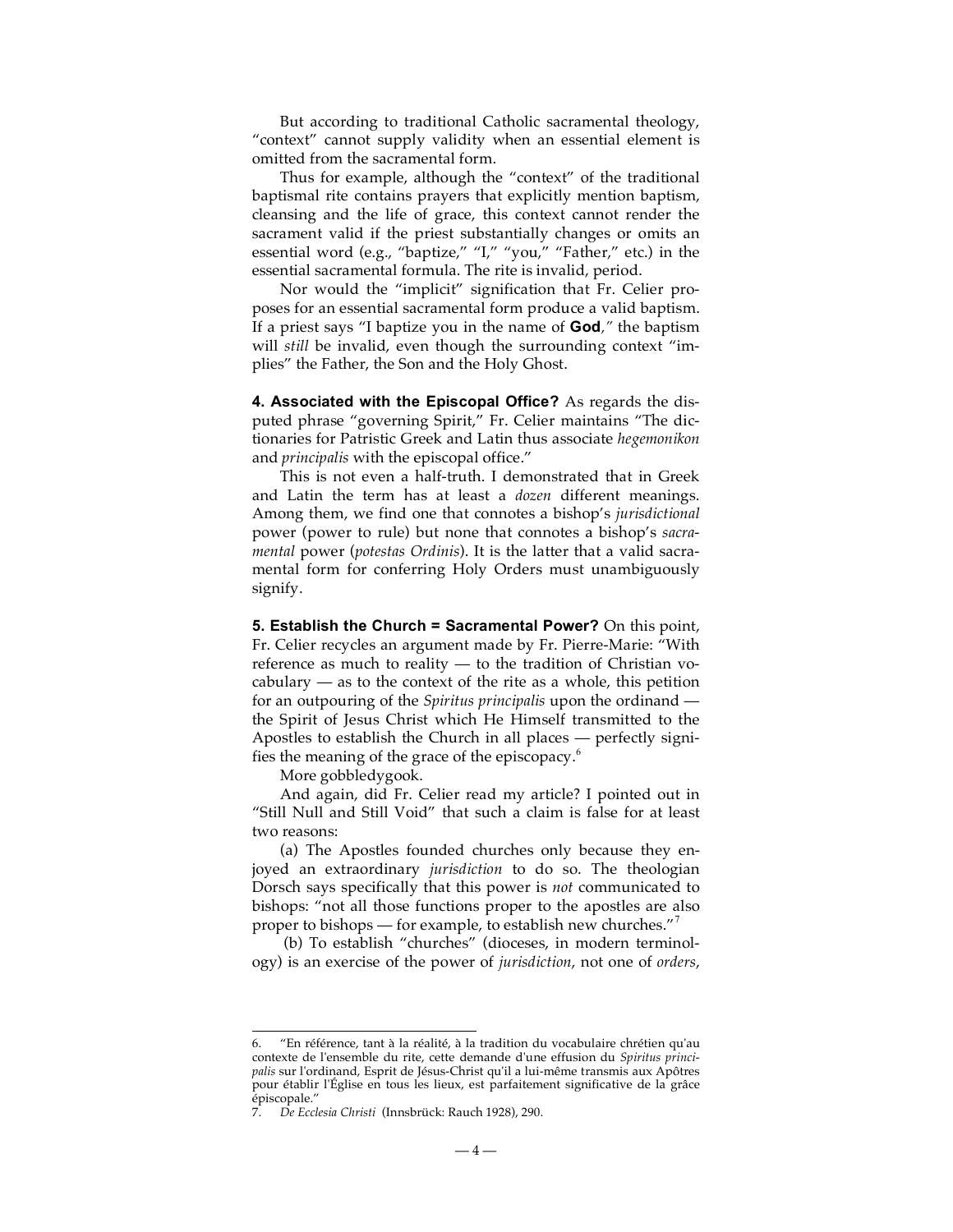such as ordaining priests. This jurisdictional power is proper to the Roman Pontiff alone. 8

**6. An "Interesting Insight"?** Fr. Celier uses this phrase to describe Fr. Alvaro Calderon's argument for the validity of the new form, which he sums up as follows: "Thus it follows that the imposition of hands is a sufficient matter for Holy Orders because they are the hands of a bishop, and that a formula even a bit vague suffices because it is a *mouth* of a bishop, a will of a bishop who expresses his determination to transmit the power that he possesses in its fullness, to beget from his own full priesthood a priest or a bishop."<sup>9</sup>

A layman who reads such a passage may think it contains something truly "profound" or some inspired but ineffable flash of theological insight.

In fact, it's just more mumbo-jumbo. Fr. Calderon, if you judge from his article in the November 2006 *Angelus*, seems incapable of fashioning a clear argument or, for that matter, even writing a clear sentence. The essence of good theological writing is *clarity*. Fr. Calderon writes like a modernist.

But the problem is not just style. Fr. Calderon's "insight," quoted above and taken up by Fr. Celier, entirely overthrows what Catholic theology teaches about the essential sacramental forms — a form must univocally signify the sacramental effect and substitutes a modernist, near-Gnostic "sacramental contextualism."

His statement, once again, could have come straight from one of my modernist professors in the late 1960s — or, for that matter, even from some bizarre Theosophist tract, just before it describes how a Catholic bishop's words produce "purple bubbles" on the "astral plane."

Taken to its logical conclusion, moreover, this principle overthrows Pope Leo XIII's condemnation of Anglican orders in the Bull *Apostolicae Curae*. Are the Anglican formulas that were "a bit vague" now to be considered retroactively revalidated due to Bishop Barlow's "mouth" in 1559?

Do Fr. Celier and Fr. Calderon *really* believe that as regards a sacrament, "that a formula even a bit vague suffices because it is a *mouth* of a bishop"? Or are they channeling Tyrell, Teilhard de Chardin and Madame Blavatsky?

\* \* \* \* \*

THIS LAST point brings us to a larger problem that exists in the Society of St. Pius X. For SSPX priests involved in controversies like this, it seems that research in the library and St. Paul's dictum "I handed down to you first what I also received" (1 Cor

See Canon 215.1.

<sup>9.</sup> "De là vient que l'imposition des mains est une matière suffisante pour l'ordre, parce que ce sont des mains d'évêque; qu'une formule même un peu vague suffit, parce que c'est une bouche d'évêque, une volonté d'évêque qui exprime sa détermination de transmettre le pouvoir qu'il possède en plénitude, d'engendrer de son propre sacerdoce plénier un prêtre ou un évêque."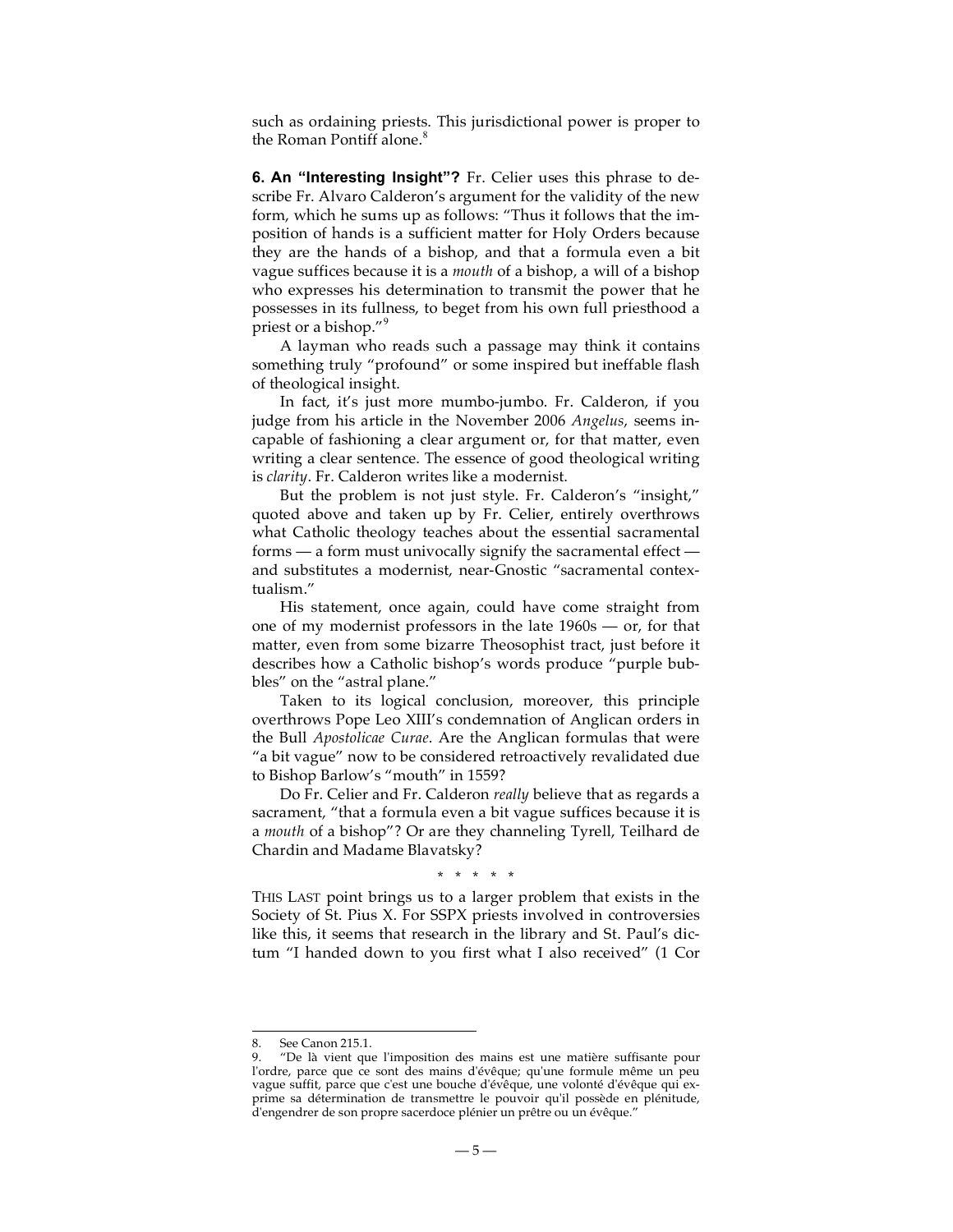15:3) never suffice. One must always play the great "intellectual" who dreams up an "original" theological idea. $^{\rm 10}$ 

So, Fr. Celier does not — as you would expect — draw his arguments for the validity of the new rite from pre-Vatican II manuals of sacramental theology. Rather, he bases them on the novel theories of Br. Ansgar Santogrossi, who (though "conservative") adheres to the *Novus Ordo* and the errors of Vatican II, and is a fully paid-up member of the new religion.

Fr. Calderon, similarly, does not rely on the clear principles enunciated by the older authors. Rather, he feels compelled to invent an "insight" which he attributes to St. Thomas, but which in fact overthrows the standard Catholic doctrine on sacramental form.

For priests who hold themselves and their organization out as defenders of tradition, this is deeply, deeply weird. Why not just argue from principles of traditional Catholic theology?

Apart from the desire for "originality," the answer, I think, is that the general praxis and "positions" that the Society has developed since its foundation *cannot* be reconciled with standard, pre-Vatican II theology.

Thus the superiors of the Society and the would-be "intellectuals" in its ranks were obliged to invent an array of tenuous theories that would allow the organization to refuse submission to the Roman pontiff (the pope is like a bad dad!), spurn his universal laws as evil (the New Mass is poison, but invalidly promulgated!), "sift" teachings of the universal ordinary magisterium (we can judge and reject what conflicts with "tradition"!), pronounce excommunications invalid (Fr. Murray's canon law thesis trumps a papal declaration!), advocate resistance to the Successor of St. Peter (justified by "Bellarmine," and "Vitoria"!), operate an apostolate parallel to Ordinaries appointed by the Pope (state of necessity!), and consecrate bishops in 1988 against the Pope's express will (Operation Survival, and — my personal favorite — "The tents are rented.").

If you can invent new theological principles for all these, why not for sacramental theology too? Thus "three-fold fields of signification," "implicit but unequivocal" forms, new "insights" for the *Summa* and vague formulas transfigured by episcopal lips can be adduced to defend a sacramental form that, according to all the principles of the old theology, does *not* univocally signify the *potestas Ordinis*, and is therefore invalid.

I am sure that there are priests in the Society — and indeed, laity in the Society's chapels — who reject or are highly skeptical of the "original" arguments that Fr. Celier and Fr. Calderon have made for the validity of the 1968 Rite of Episcopal Consecration.

They should not think this is a "sedevacantist" affair. Those who still consider Paul VI and his successors to be true popes should remember that even a *true* pope lacks the power to change the substance of a sacrament.

 <sup>10.</sup> The quote from St. Paul, ironically, is inscribed on Archbishop Lefebvre's tombstone at the Ecône seminary: "Tradidi enim vobis in primis quod et accepi." Apparently the sentiment never filtered through to the theology classrooms nearby…